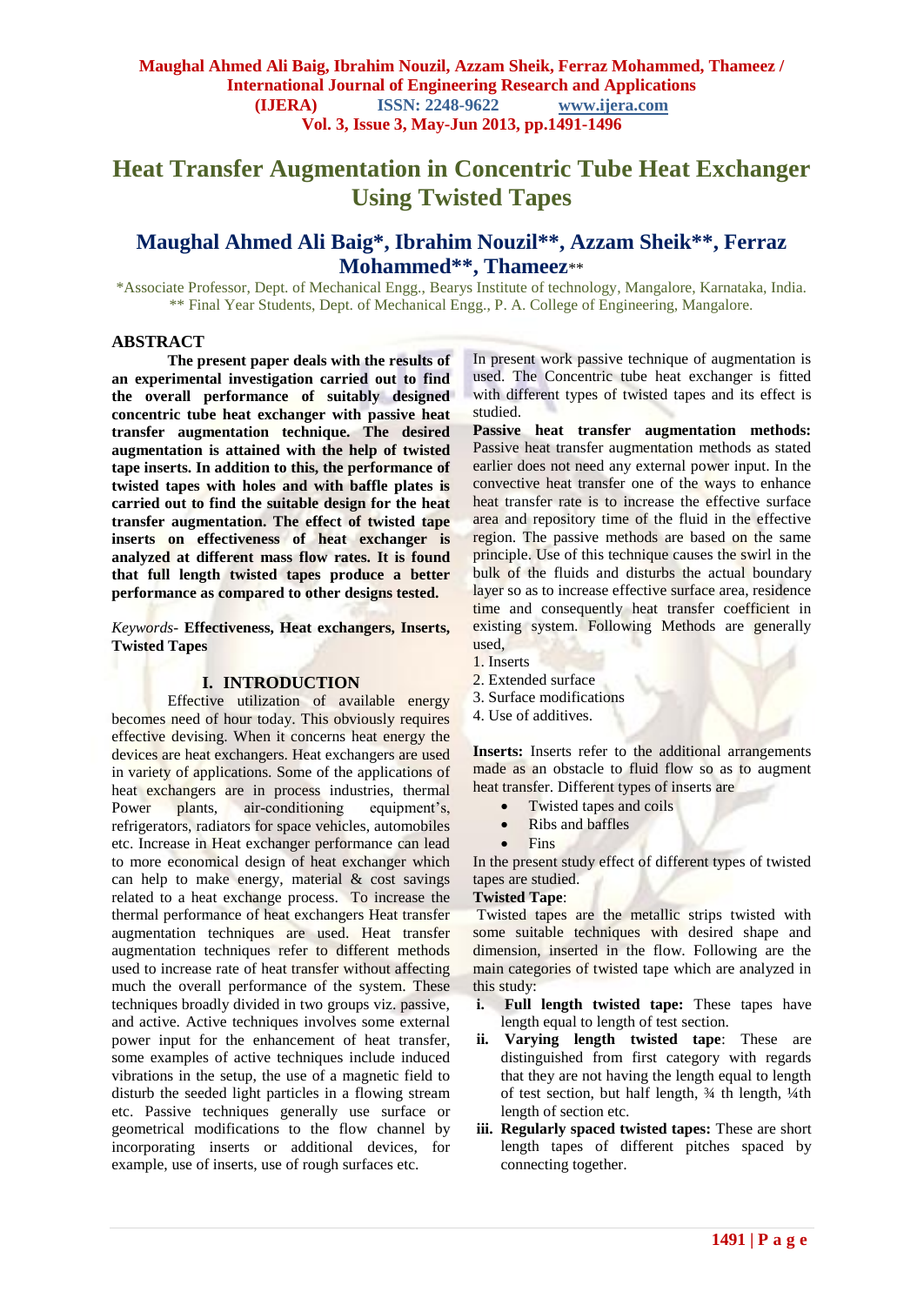- **iv. Tape with attached baffles:** Baffles are attached to the twisted tape at some intervals so as to achieve more augmentation.
- **v. Tapes with holes**: Slots and holes of suitable dimensions made in the twisted tape so as to create more turbulence.

### **Common attributes of tape:**

- **i. Width:** Small width tapes are preferred to minimize pressure drop.
- **ii. Thickness:** Thickness of the tape plays important role in its fabrication and also has contribution in fin effect
- **iii. Pitch:** It is the distance between two consecutive twists measured axially.
- **iv. Twist ratio:** It is the ratio of pitch of tape to tape width. So, if width of the tape considered as a constant (as found generally) twist ratio depends on pitch only. Under this condition if pitch is more it means less number of turns.
- **v. Fin effect:** If the tape material is conductive then during the flow some heat will be absorbed by the tape material itself till its saturation. This is simply the loss of available heat energy.

#### **II. EXPERIMENTAL SET-UP**



**Fig1.1: Experimental setup**



**Fig1.2: Schematic Diagram of the setup**

Fig1.1 shows the experimental setup used to conduct the experiments. It consists of double pipe heat exchanger consisting of a test section & a 3 KW 3Lit, electric geyser to supply constant hot water & the control system. The test section is a smooth stainless steel as an inner tube; and an outer mild steel pipe. The outer pipe is well insulated using glass wool held with jute rope to reduce heat losses to the atmosphere. Tap water is sent to geyser and then the heated water is directed to the inner tube through a control valve. Three temperature measuring devices to measure the inlet& outlet temperature of hot water & outlet of cold water. The inlet temperature of cold water is measured using mercury thermometer.

#### **Specifications:**

| Inner diameter      | $= 12.7$ mm         |
|---------------------|---------------------|
| Inner pipe material | $=$ Stainless Steel |
| Outer diameter      | $= 38.1$ mm         |
| Outer pipe material | $=$ Mild Steel      |
| Effective length    | $= 1175$ mm         |

#### **Inner Twisted Tape:**

The table below shows the actual view of the twisted tapes used. Three tapes with stainless steel material are prepared with different attributes. Width, Length and pitch for all Tapes are kept same, i.e. width=3 mm, length=1000 mm and pitch=60 mm.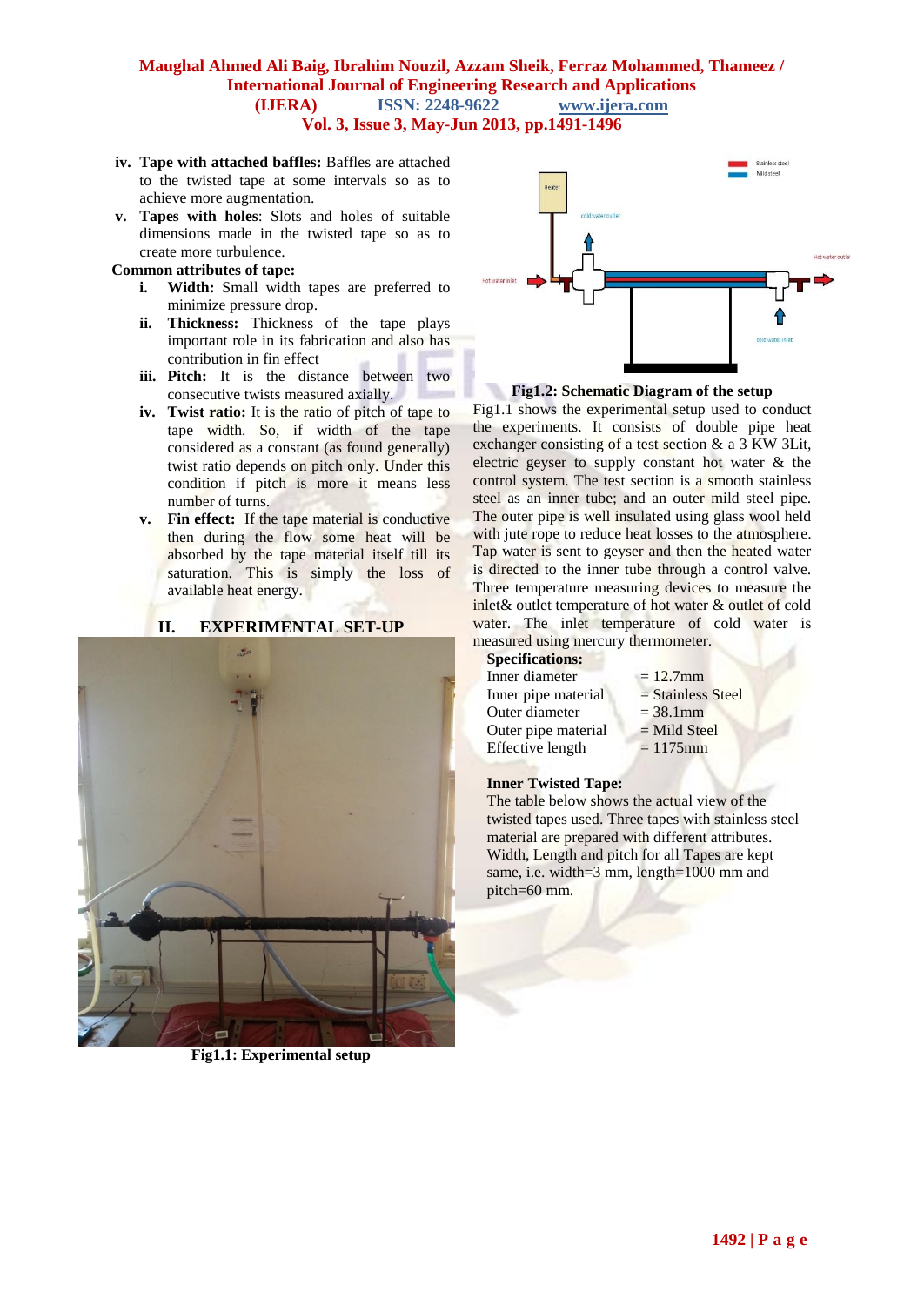| <b>Tape I</b>               | Full<br>length<br>tape  | Details of tape ased in the present experiment. |
|-----------------------------|-------------------------|-------------------------------------------------|
| <b>Tape</b><br>$\mathbf{I}$ | Tape<br>with<br>holes   |                                                 |
| <b>Tape</b><br>III          | Tape<br>with<br>baffles |                                                 |

#### Details of tape used in the present experiment:

## **III. EXPERIMENTATION**

A series of experimentation is carried out with the heat exchanger set-up. Initially the experiment is conducted without utilizing any heat transfer augmentation method (**case I**). Case I is set as benchmark for the analysis of other augmentation methods. The flow rate for both hot and cold water is varied between 200cc/min to 800cc/min, considering the capacity of the electric geyser used, and at a time both the mass flow rates are kept almost constant. Four temperatures (cold water inlet and outlet, hot water inlet and outlet) are measured with the digital temperature indicator. The mass flow rate is measured manually with help of measuring jar and stopwatch. The same procedure is repeated for all cases as following

- i) **Case II:** Experimentation on Heat exchanger set up with full length twisted tape.
- ii) **Case III:** Experimentation on Heat exchanger set up with twisted tape with drilled holes.
- iii) **Case IV**: Experimentation on Heat exchanger set up with twisted tape with attached baffles.

### **Process Variables:**

| Inlet temperature of Cold water  | $=$ Tci |
|----------------------------------|---------|
| Outlet temperature of cold water | $= Tco$ |
| inlet temperature of hot water   | $=$ Thi |
| Outlet temperature of hot water  | $=$ Tho |
| Cold water mass flow rate        | $= Mc$  |
| Hot water mass flow rate         | $= Mh$  |

#### **Formulae Used:**

Heat transfer from hot water  $Q_h = m_h C_{ph} (T_{hi} - T_{ho})$ Heat Transfer from cold water  $Q_c = m_c C_{pc} (T_{co} - T_{ci})$ LMTD=  $(\Theta_2-\Theta_1)/\ln(\Theta_2/\Theta_1)$  $\Theta_1 = T_{\text{ho}} - T_{\text{ci}}$   $\Theta_2 = T_{\text{hi}} - T_{\text{co}}$ Overall heat transfer co-efficient  $U = Q/(A * LMTD)$ Effectiveness  $E = (T_{hi} - T_{ho})/(T_{hi} - T_{ci})$ 

#### **IV. RESULT AND DISCUSSIONS:**

Experimentation is performed with all four cases mentioned earlier. Effectiveness, Overall heat transfer coefficient and LMTD calculated for all conditions. Parameters plotted for different values of mass flow rate.



**Fig1.3: Effectiveness vs. Mass flow rate for case I**

From the fig1.3 it is clear that as the flow rate increases the effectiveness decreases. This is due to the increase in velocity of the working fluid which reduces the repository time of the fluid in the effective region of the heat exchanger.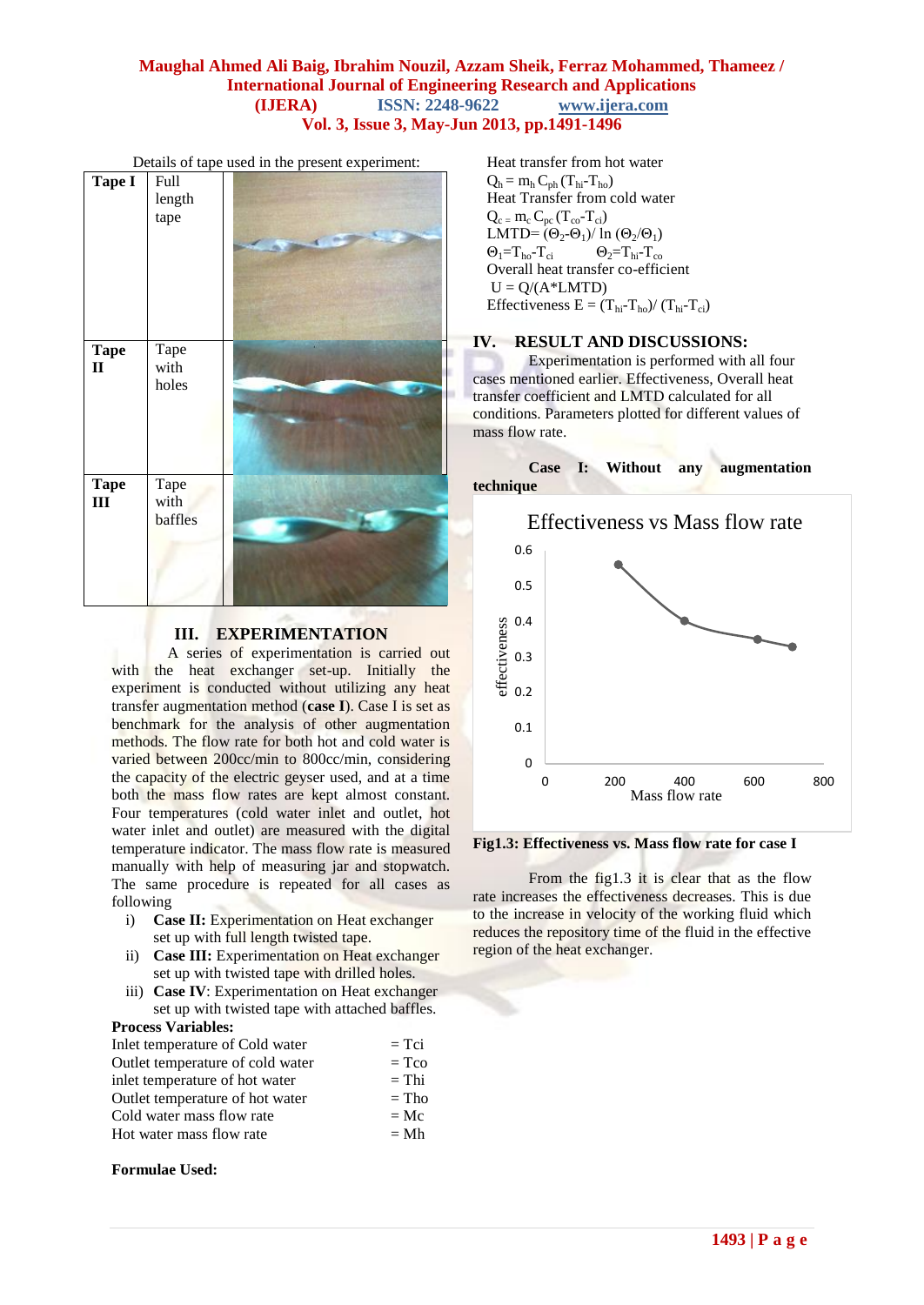



**Fig1.5: Overall heat transfer coefficient vs. mass flow rate for case I**

From fig1.5, as the flow rate increases the turbulence induced in flow also increases. Therefore the overall heat transfer coefficient also increases.



**Fig2.1: Effectiveness vs. mass flow rate for case II**



**Fig2.3: LMTD vs. Mass flow rate for case II**

From fig 2.1 and fig 2.2 it is clear that the effectiveness and overall heat transfer coefficient increase when twisted tape is inserted into the inner pipe. The twisted tape induces swirling motion in the water, thereby increasing the repository time of the fluid in the effective region and as a result heat transfer increases.

#### **Case III: For Twisted Tape with Holes**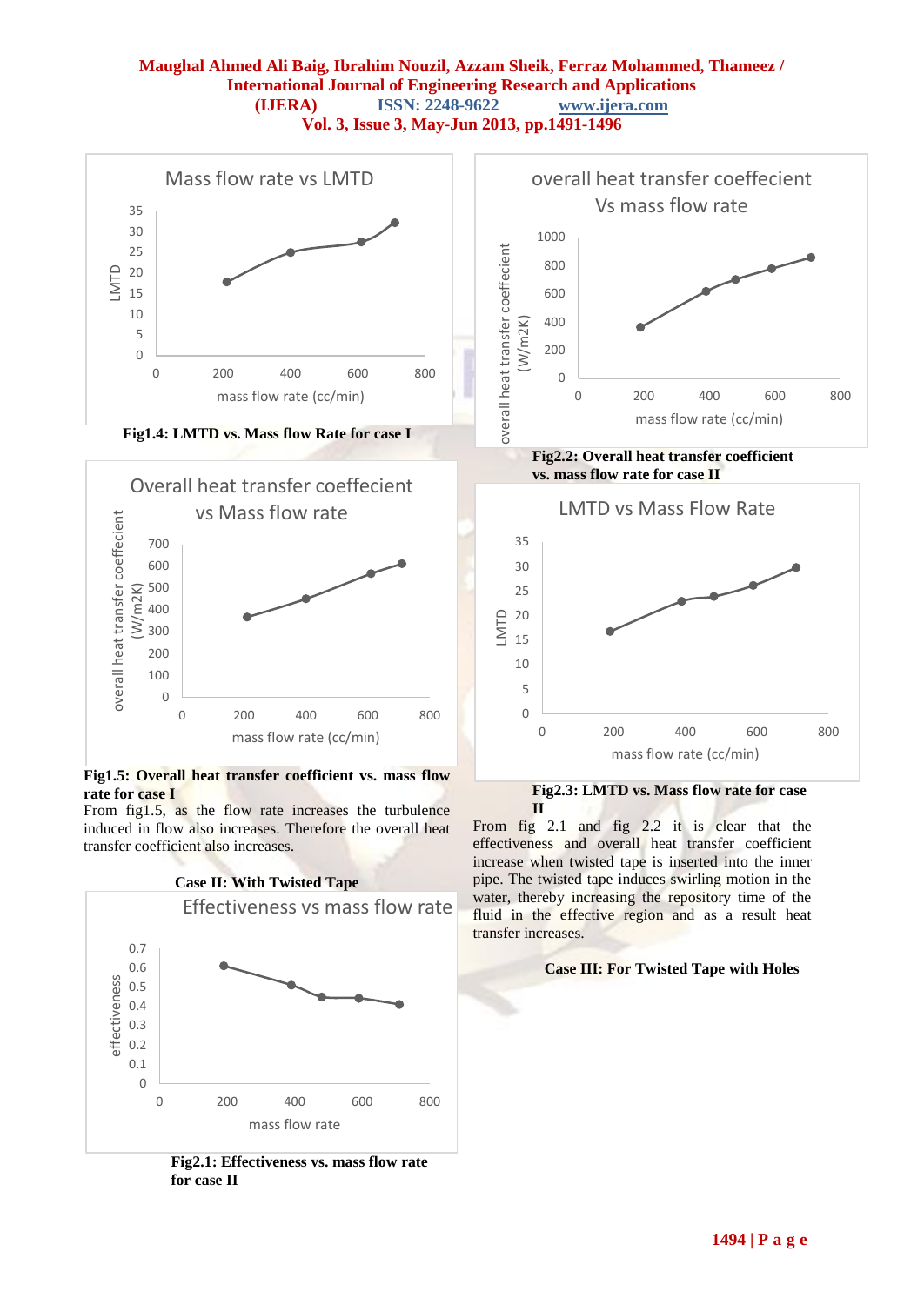

From the fig 3.1 and fig 3.2 for twisted tape with holes the effectiveness is better than the benchmark. But compared to case II the effectiveness is lower.